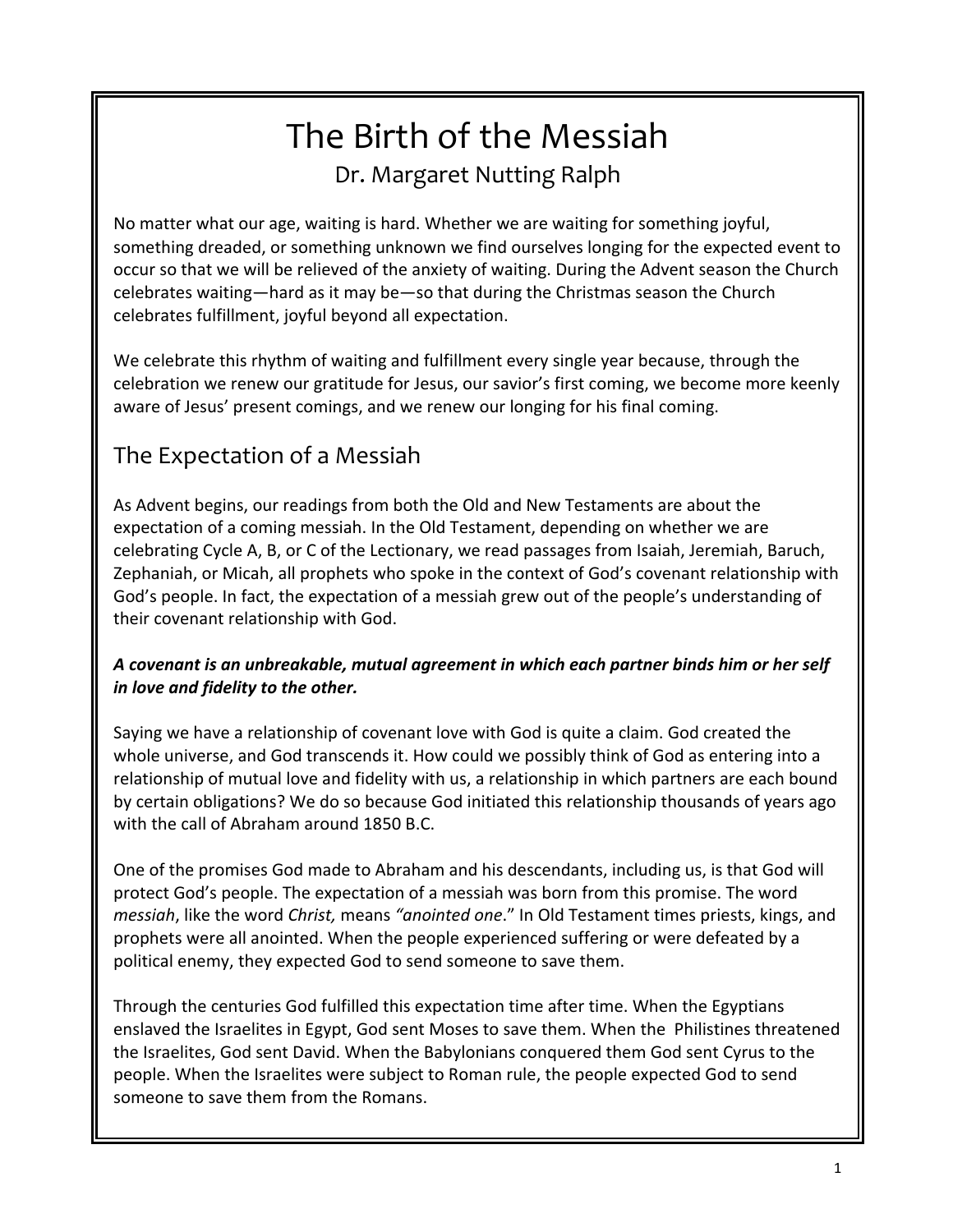During all of these times in their history the people waited for God to send someone to intervene, and their expectations were fulfilled. However, in Jesus their expectations were fulfilled beyond their wildest dreams.

### Mutual Responsibilities

God had promised to protect the people, so when they suffered they asked themselves, "Why?" Had the people done something to cause their suffering? In response to this question, the prophets reminded the people that suffering was often the inevitable result of their sins such as not honoring the Ten Commandments and not honoring the covenant. The prophets spoke of covenant love as mutual responsibility.

If the people were failing to obey the Ten Commandments and failing to take care of the poor in their midst they would surely suffer. In order to prepare for the messiah, the anointed one who would conquer their enemies and put an end to their suffering, the people had to repent.

Turning away from sin was an essential step in preparing for the coming of the messiah, and still is today. During Advent we are called to turn away from sin in order to prepare a way for the coming of the messiah.

# A Message of Hope

While the prophets named the people's sins and called them to repentance, the prophets' message was still full of hope. Hope, like the expectation of the coming of a messiah, is essential to covenant love. The prophets always held out hope, not because the people deserved to be loved, forgiven, and redeemed, but because God loved them and wouldn't stop loving them. It was against God's nature to stop loving God's people. It was simply impossible.

That is why our covenant relationship with God is unbreakable, not because we are always faithful but because God is always faithful. When we fail, God's response is to call us back to fidelity, not to end our relationship.

The prophets' messages of hope dominate our Old Testament Advent readings. As we celebrate Advent, recalling our salvation history, our hearts, too, are full of hope.

# Jesus' Coming Means Good News

Every year at the beginning of Advent, we hear about the second coming in the Sunday readings. This choice of topics reminds us that as we celebrate Jesus' first coming, and as we prepare to give Jesus an even greater welcome into our own daily lives, we are still awaiting Jesus' second coming. We profess this belief at every Sunday gathering when we recite the Creed: Jesus "will come again in glory to judge the living and the dead."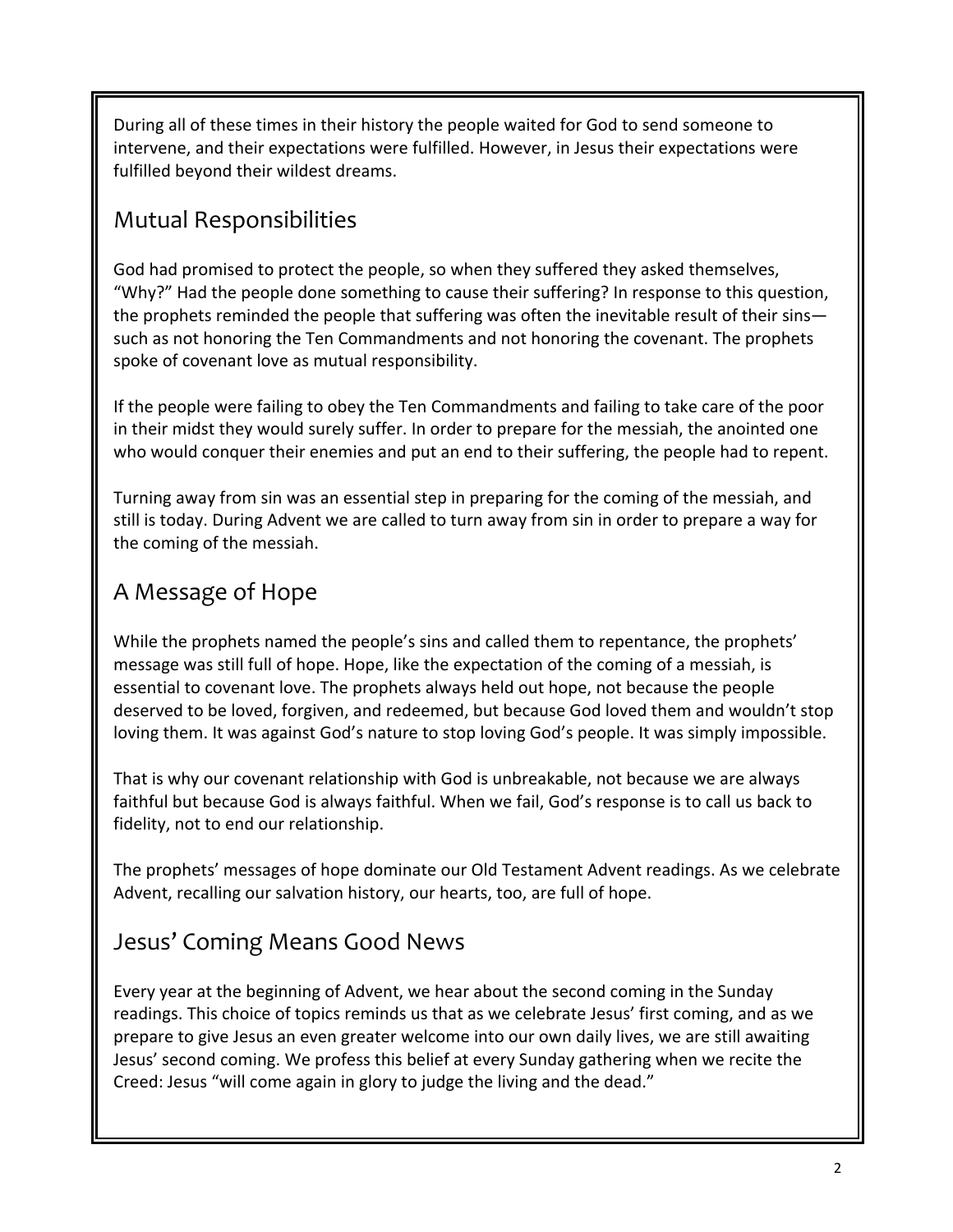The early Christians believed Jesus would return in their lifetimes. At first they did not write down the Good News they had seen and heard. As the eyewitnesses of Jesus' life began to die, and time passed, they early Christians began to believe in an imminent—not immediate second coming. These followers began asking, "When will the second coming occur?"

Since no one knew the answer to that question, including Jesus (see Mark 13:32), the lesson became, "Be ready always." During Advent, as we prepare for the coming of the Lord, we remember that our turning away from sin in order to prepare the way does not take just take place during this season. We must live our lives in such a way that we are always prepared for the coming of the Lord.

The "end times" referred to in many Advent scripture readings are also called the *eschaton*, the second coming of Christ, or the reign of God. Under any time, the kingdom of God is one in which justice, love, and peace are prevalent, God's will is perfectly realized, and evil is vanquished forever.

The *Catechism of the Catholic Church* instructs that "Christ the Lord already reigns through the Church, but all the things of this world are not yet subjected to him. The triumph of Christ's kingdom will not come about without one last assault by the powers of evil" (CCC, 680) In the meantime, we disciples are challenged to promote the reign of God by living the way Jesus did—caring for the poor and vulnerable in our midst and sharing the Good News of Jesus with all whom we encounter.

#### Hopes More Than Fulfilled

When Jesus came, he was not at all what the people expected. Jesus was "…the Word became flesh and lived among us" (John 1:14). Jesus was divine, the second Person of the Blessed Trinity. The people had expected an instrument of God's power, like Moses or David, but they had not expected God to take on human flesh and dwell among them. Even a God whose love is unshakable and who always forgives was not expected to become one of us.

The understanding that Jesus is a divine person cane after his Resurrection, though there were hints and suggestions in his authoritative teaching and his ministry among the people. During Jesus' life on earth his disciples realized that he was a great teacher and a great healer. They knew that God's power was in Jesus, but they did not realize until after the resurrection that Jesus is God incarnate.

Several times, Peter called Jesus "the Messiah" (Mark 8:30; Matthew 16:16; Luke 9:20), but a messiah to Peter was a person who saved God's people from political enemies and gave them extended life on earth, not a person who redeemed God's people from sin and offered them eternal life.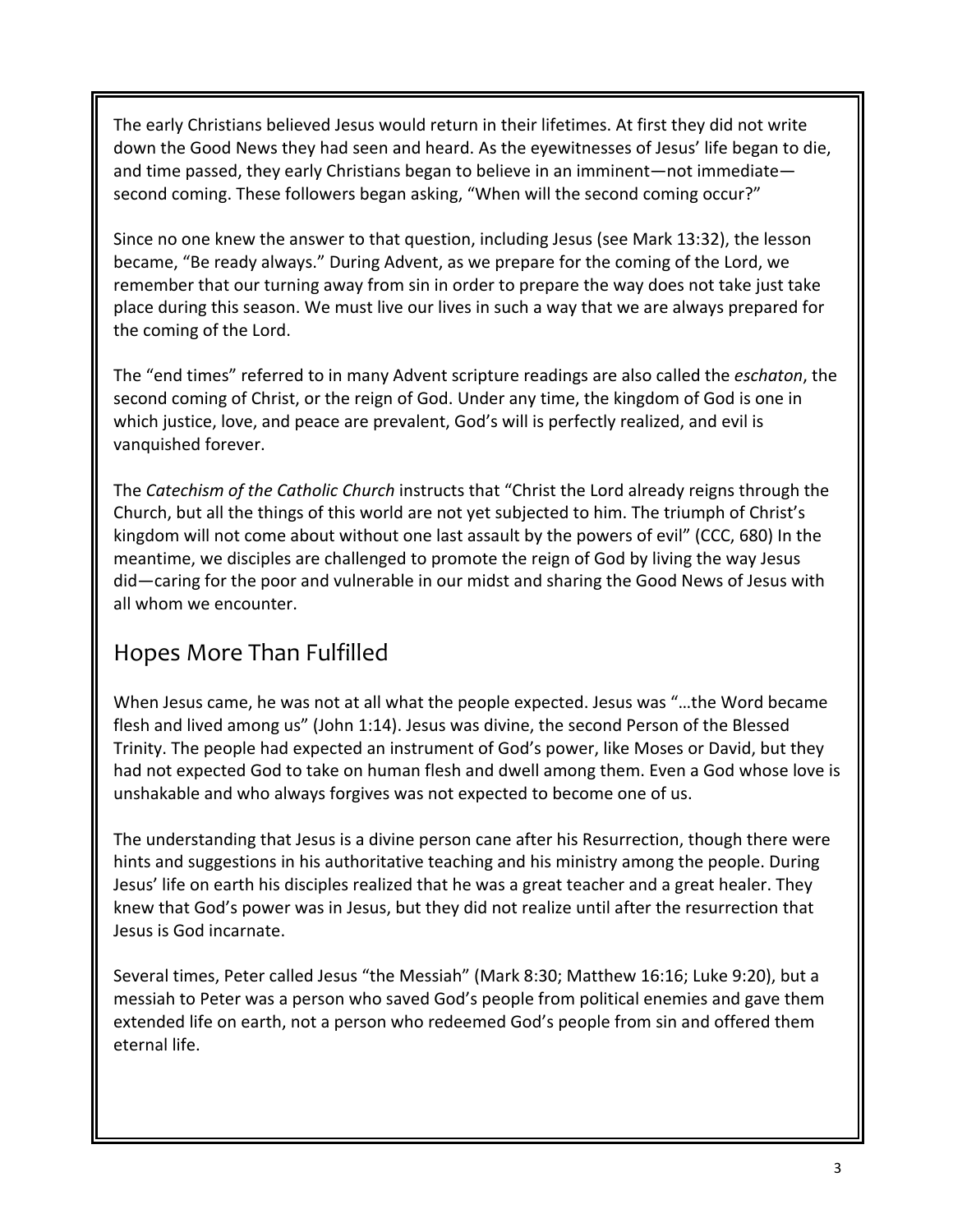Only after the resurrection, when Jesus appeared to the disciples, opened the Scriptures for them, and commissioned them to carry on Jesus' work of building up the kingdom of God, were the disciples able to proclaim what we also proclaim about Jesus: Jesus is our Lord and our God (see John 20:28). In Jesus the people's hopes for a messiah, hopes born in covenant love, were fulfilled beyond anything that anyone could imagine. God took on human flesh and dwelt among us in order to reveal the unimaginable depth of God's love for each one of us.

# Great Good News

The stories surrounding Jesus' birth are post-resurrection stories. They teach the early Church's understanding of Jesus' divinity.

In Matthew we read that the annunciation, that is, the announcement of the Good News of the Savior's coming is to Joseph, and in Luke it is to Mary. In both accounts the authors tell us that Mary will conceive her child through the Holy Spirit.

In each annunciation story the post-resurrection understanding of Jesus' identity and role are placed on the lips of an angel. In the Gospel according to Matthew the angel says that Mary "will bear a son, and you are to name him Jesus, for he will save his people from their sins" (Matthew 1:21).

In Gospel according to Luke the angel says, "And now, you will conceive in your womb and bear a son, and you will name him Jesus. He will be great, and will be called the Son of the Most High"(Luke 1:31-33). This is indeed great good news.

# Promises Fulfilled

After the resurrection the early Church understood things about Jesus that were not previously understood—Jesus' identity as a divine Person and the fact that, through his incarnation, life, ministry, Passion, death and Resurrection, Jesus established an eternal kingdom and redeemed us from our sins. After the Resurrection, as the Church recorded stories surrounding the marvelous events that had occurred, storytellers wove details into the stories designed to teach the theological significance of the events.

One way in which the Gospel according to Matthew teaches the theological significance of Jesus' conception and birth is by emphasizing that Jesus fulfills the words of the prophets.

All this took place to fulfill what had been spoken by the Lord through the prophet: "Look, the virgin shall conceive and bear a son, and they shall name him Emmanuel," which means, "God is with us." (Matthew 1-22-23).

Matthew quotes Isaiah (see Isaiah 7:14) who said these words to King Ahaz around 732 B.C. Ahaz was tempted to trust political power and promises rather than God's power and promises,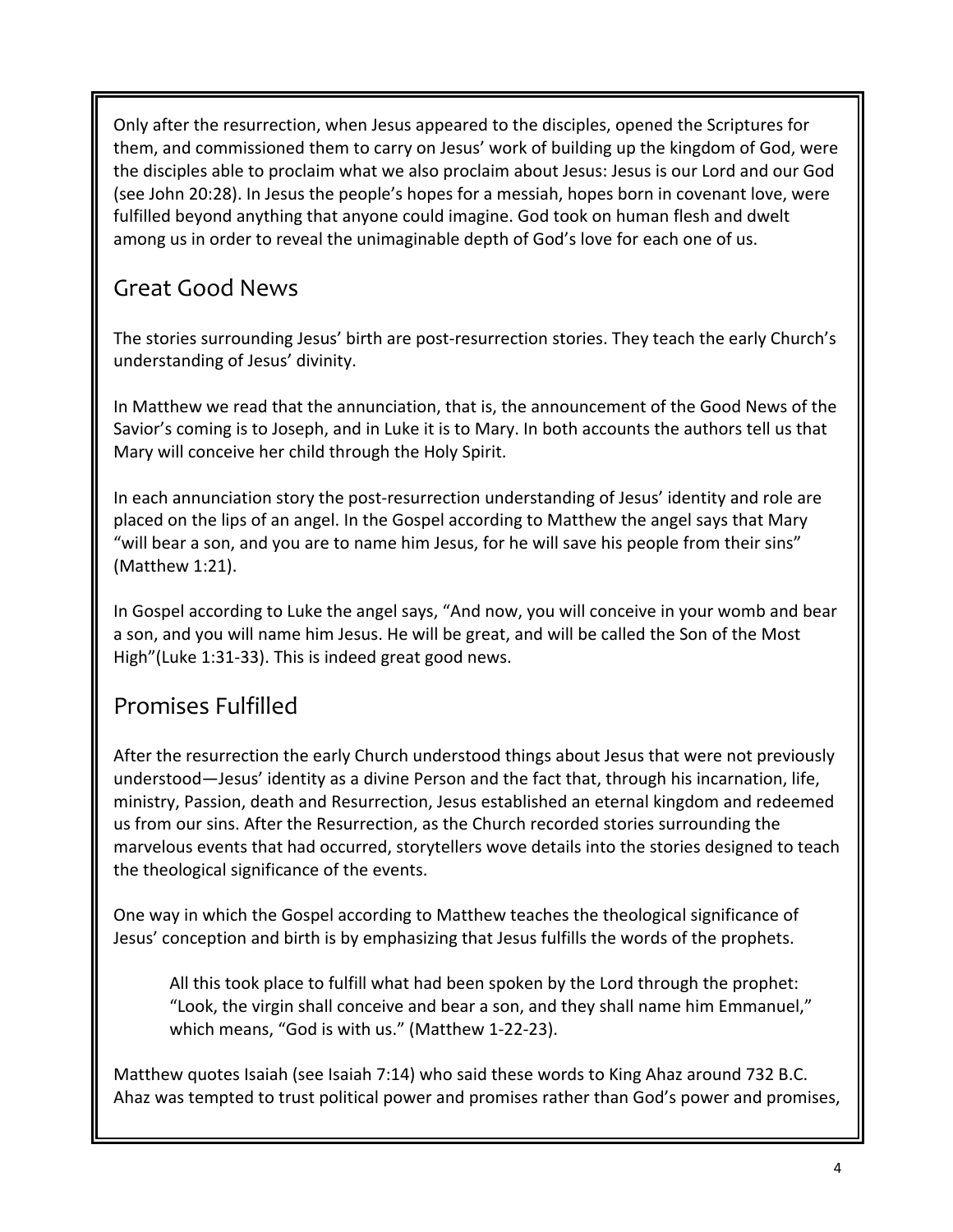so Isaiah was reminding Ahaz that God had promised to protect God's people. God had promised to be faithful to the house of David. Ahaz was of that house, Ahaz's son would be too, and God would also be with him. So, Ahaz should put his trust in God.

By quoting Isaiah, Matthew demonstrates that Isaiah's words had a meaning only fully understood in the light of the resurrection. The prophet's words were fulfilled in that they took on a fuller, previously not understood meaning: they foreshadowed Mary's conception of Jesus, and Jesus' incarnation—marvelous events that were never expected.

In addition to being the fulfillment of the words of the prophets, Jesus is the fulfillment of all of God's promises to God's people throughout the centuries. The Gospels according to Matthew and Luke both include genealogies in order to teach this truth.

The genealogies of Matthew 1:1-17 and Luke 3:23-37 are Joseph's side of the family, not Mary's. Yet, both Gospels acknowledge that Joseph is not Jesus' biological father: Matthew, as he concludes his genealogy, says, "…Jacob the father of Joseph, the husband of Mary. Of her was born Jesus who is called the Messiah" (1:16). Luke, as he begins his genealogy, says, "Jesus was about thirty years old when he began his work. He was the son (as was thought) of Joseph…" (Luke 3:23). The writers did not included genealogies to trace biological relationships. They did so to teach theological truths: Matthew's genealogy goes back to Abraham to teach that, through Jesus, God has fulfilled all of God's promises to Abraham and Abraham's descendants. Luke's genealogy goes back to Adam to teach that through Jesus, God has redeemed the whole human race from sin.

#### Matthew and Luke's Stories of Jesus' Birth

Matthew and Luke's stories of Jesus' birth are so familiar to us that we may not have a clear and distinct idea of each in our minds. Most of us, when we arrange our crib sets as part of our family celebration of Christmas, or when we enact the Christmas scene with our children, combine the stories. We bring Matthew's wise men to worship at Luke's scene of Jesus in the manger.

One way to probe the theological depth of each story is to note those details that are unique to each story. Although the accounts have much in common, each has many details that appear only in that Gospel.

For instance, only Matthew pictures the wise men following a star until they find the child. Only Luke pictures Jesus lying in a manger because there was no room for the family at the Inn. By exploring the significance of these differences we will discover the great good news that each Gospel is teaching

Matthew uses Old Testament passages to cast light on events recorded in the New Testament events. This method of teaching, called *midrash,* was common among Jewish scribes for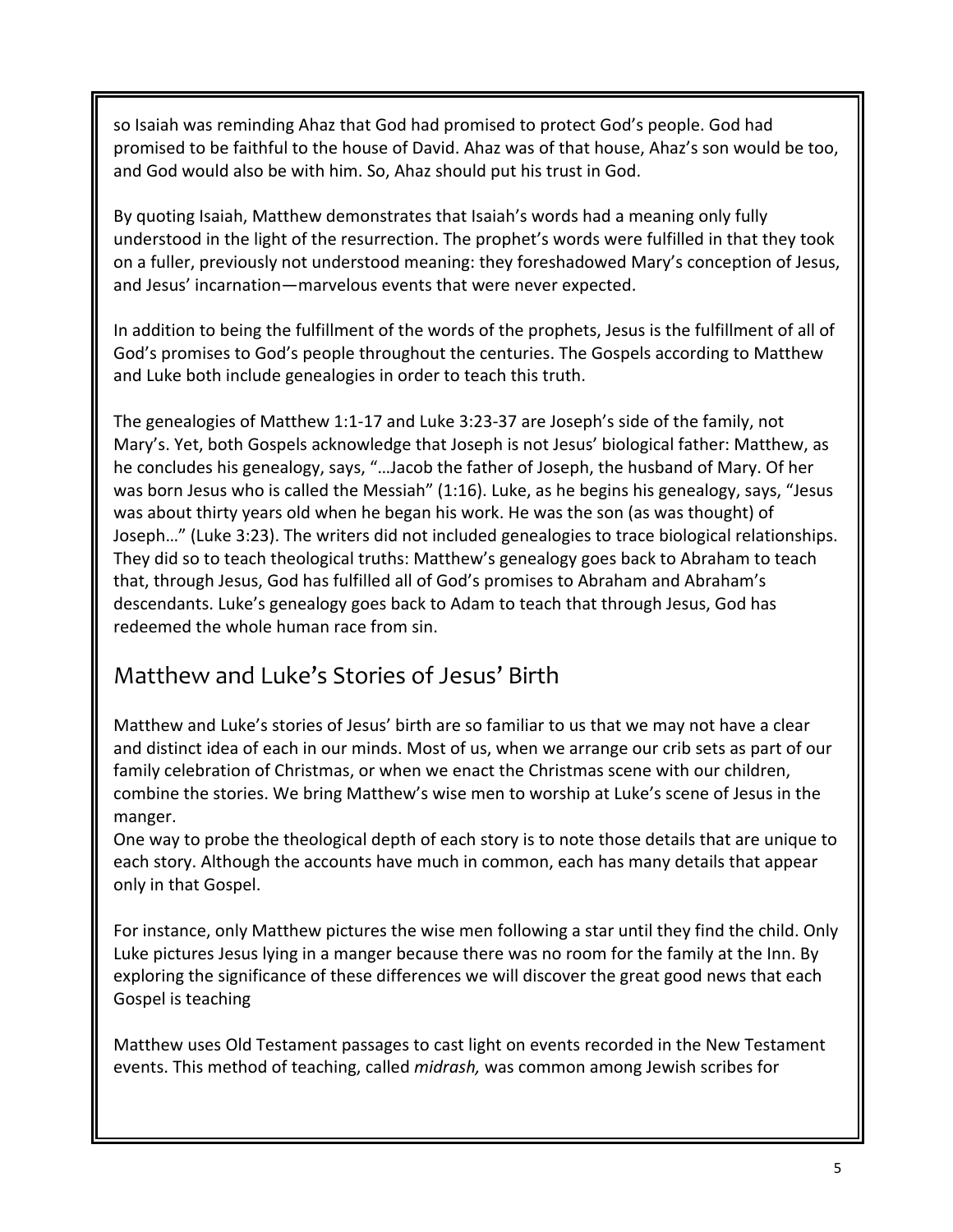hundreds of years. If we want to understand the unique aspects of Matthew's account the best place to look is the Old Testament.

In the Book of Numbers we read:

I see him, but not now; I behold him, but not near a star shall come out of Jacob, and a sceptre shall rise out of Israel; … (Numbers 24:17a).

In the book of Isaiah we read:

Arise, shine; for your light has come, and the glory of the Lord has risen upon you. For darkness shall cover the earth, and thick darkness the peoples; but the Lord will arise upon you, and his glory will appear over you. Nations shall come to your light, and kings to the brightness of your dawn. . . . all those from Sheba shall come. They shall bring gold and frankincense, and shall proclaim the praise of the Lord. (Isaiah 60:1-3, 6).

The setting for the passage from Numbers is the plains of Moab (about 1200 B.C.) during the time when the Israelites were conquering the Holy Land. The speaker assures the Israelites that God will send them a leader who will establish peace.

The passage from Isaiah takes place during the Babylonian exile (587 B.C. – 537 B.C.). The prophet assures the people that a day will come when God will lead them back to the Promised Land and other nations will honor them with gifts.

Matthew takes the star from Numbers and the kings bearing gifts from Isaiah and weaves them into his story of the birth of Jesus. By doing this Matthew is teaching that the hope for a king that would establish peace and the hope that all nations would recognize God's light shining on Israel have both been fulfilled in Jesus. Jesus has conquered evil, and all nations will come to recognize and adore him.

Only Luke pictures Jesus lying in a manger because there was no room for Mary and Joseph at the inn. In Jeremiah we read:

O hope of Israel, its savior in time of trouble,